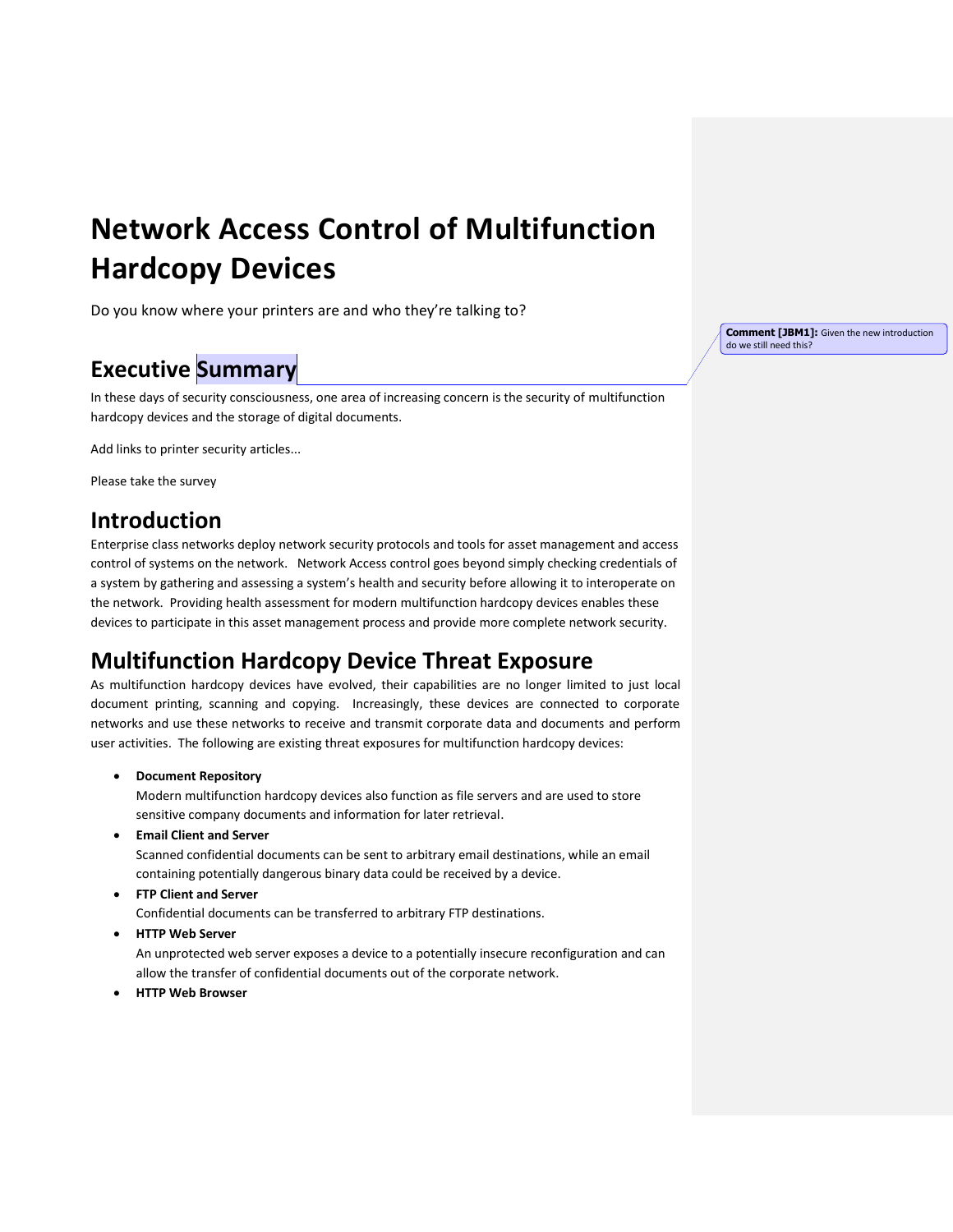Web access can used to send confidential documents outside a corporate network and to retrieve infected files from outside the corporate network.

**Fax Modem**

The fax modem can transmit confidential documents out of the corporate environment.

**User Authentication**

The enabling of user login and accounting information provides multifunction hardcopy devices with access to corporate authentication services such as Active Directory and LDAP servers.

 **Downloadable Applications** The execution of downloaded applications presents a security threat to the system and network.

With these capabilities, it is no longer possible for network and security administrators to assume that a typical multifunction hardcopy device is a localized stand-alone device that does not warrant excessive concern. These devices present as much of a threat exposure as a user's desktop system or a corporate server.

### **Overview of Network Access Control**

Network Access Control (NAC) systems are deployed in companies the world, from large enterprises networks to small branch offices. NAC protocols and systems provide a method for evaluating systems and devices, and restricting network access to those devices that do not comply with security policy. Devices (such as current multifunction hardcopy devices) that do not support NAC assessment also are quarantined and must be manually configured to use the network.

#### **Health Assessment Concepts**

The basic operation involved with evaluating a system or device for admission to a network are:

**Assessment**

A system or device is first assessed to determine if it is safe to be allowed on the network. This assessment is performed by evaluating a set of factors referred to as Health Assessment Attributes such as OS version, patch level, anti-virus software, etc.

**Quarantine**

System and devices will be quarantined if they fail to or cannot be assessed. A system will remain quarantined until it is fixed or manually allowed onto the network (the behavior for current multifunction hardcopy devices).

**Remediation**

Is most NAC systems, provision can be made for a quarantined system to be made healthy through a process of health remediation. Once a quarantined device has been through the remediation process, is reassessed and, if found to be health, allowed onto the network.

#### **Asset Management**

In addition to evaluating the health of systems and devices, NAC tools provide useful network asset management functionality. However, current multifunction hardcopy devices cannot participate in the process and are not identified in the network asset collection unless they are manually entered. This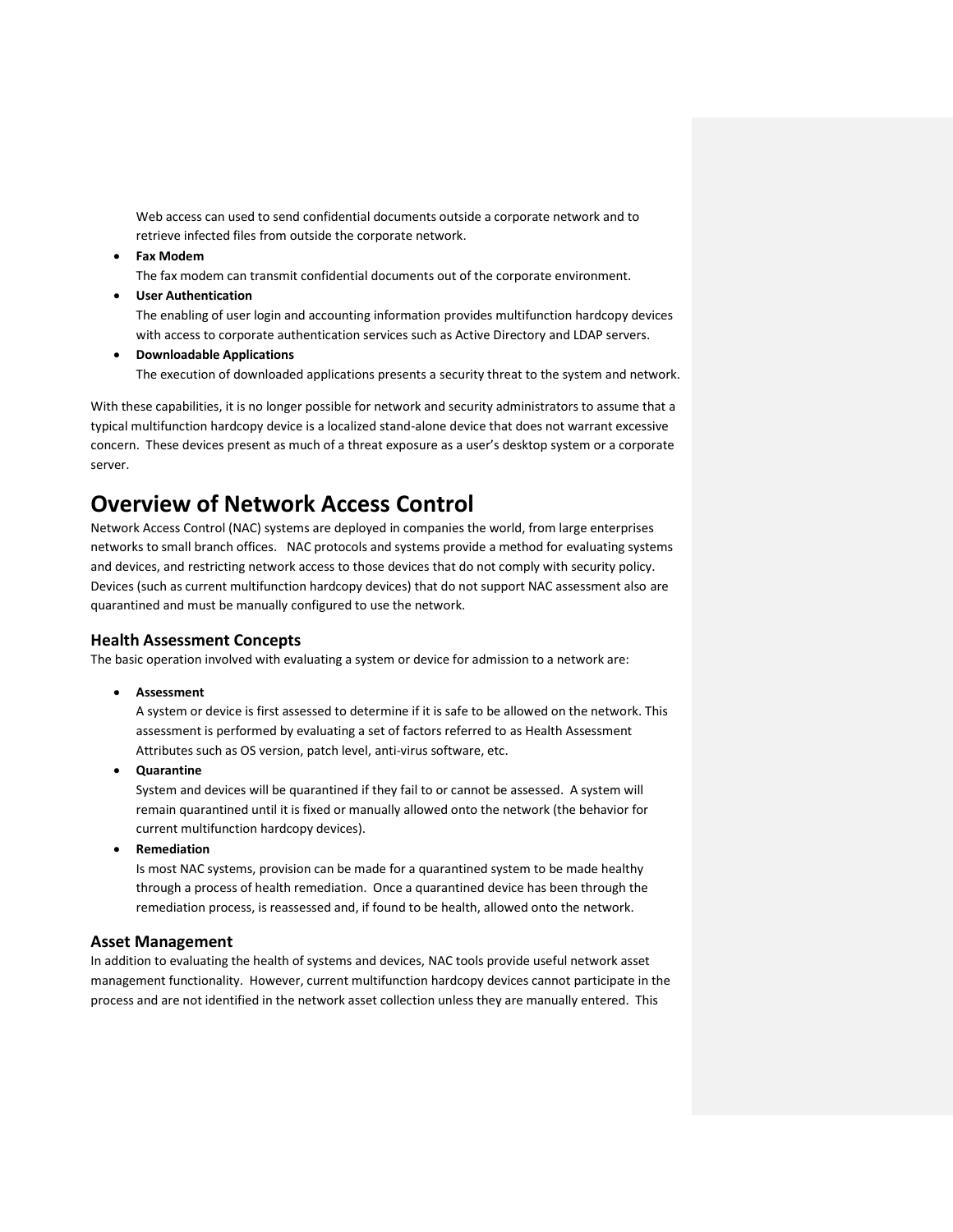requirement for manual configuration makes it difficult for network administrators and service technicians to find and manage multifunction hardcopy devices that may be inserted in their network by users.

#### **Network Access protocols**

**Microsoft Network Access Protection (MS NAP)**

Defined by Microsoft, Network Access Protection is the protocol used by Microsoft management tools such as System Center Configuration Manager and the Forefront family of security products, as well as tools from vendors such as Symantec. The primary orientation of NAP is to assess the health of Windows desktop and server system Operating systems and provide a measure of automatic correction of unhealthy systems through a health remediation process. Microsoft ships NAP client functionality in the Windows Vista, Windows 7 and Server 2008/2008R2 operating systems. Other vendors provide NAP support for other Operating Systems and devices.

 **Trusted Computing Group's Trusted Network Connect (TCG TNC)** Trusted Network Connect is an open standard for providing Network Access Control for a variety of clients and security tools from multiple vendors such as Juniper Network, IBM, SUN, Symantec, etc.

**NEA (Cisco)**

#### **NAC Vendors**

- **Microsoft System Center Configuration Manager**
- **•** Symantec Endpoint Assessment
- **IBM Tivoli**
- **HP Open View**
- **CA Unicenter**
- **Network Access Points and Routers (Cisco, Juniper, etc.)**

# **Multifunction Hardcopy Devices and NAC**

#### **Device Assessment**

To facilitate a unified approach to ensuring the network health of a multifunction hardcopy device, the PWG has defined a set of Health Assessment Attributes designed to enable device security assessment. By incorporating support for these Health Attributes in their security tools, a security vender can provide tools that present a more complete picture of network and device security allowing a company to monitor and assess the multifunction hardcopy devices on their network in the same manner as they assess their user systems and servers.

The PWG has defined attributes useful for Asset Management such as:

- Machine Type and Model
- Vendor Name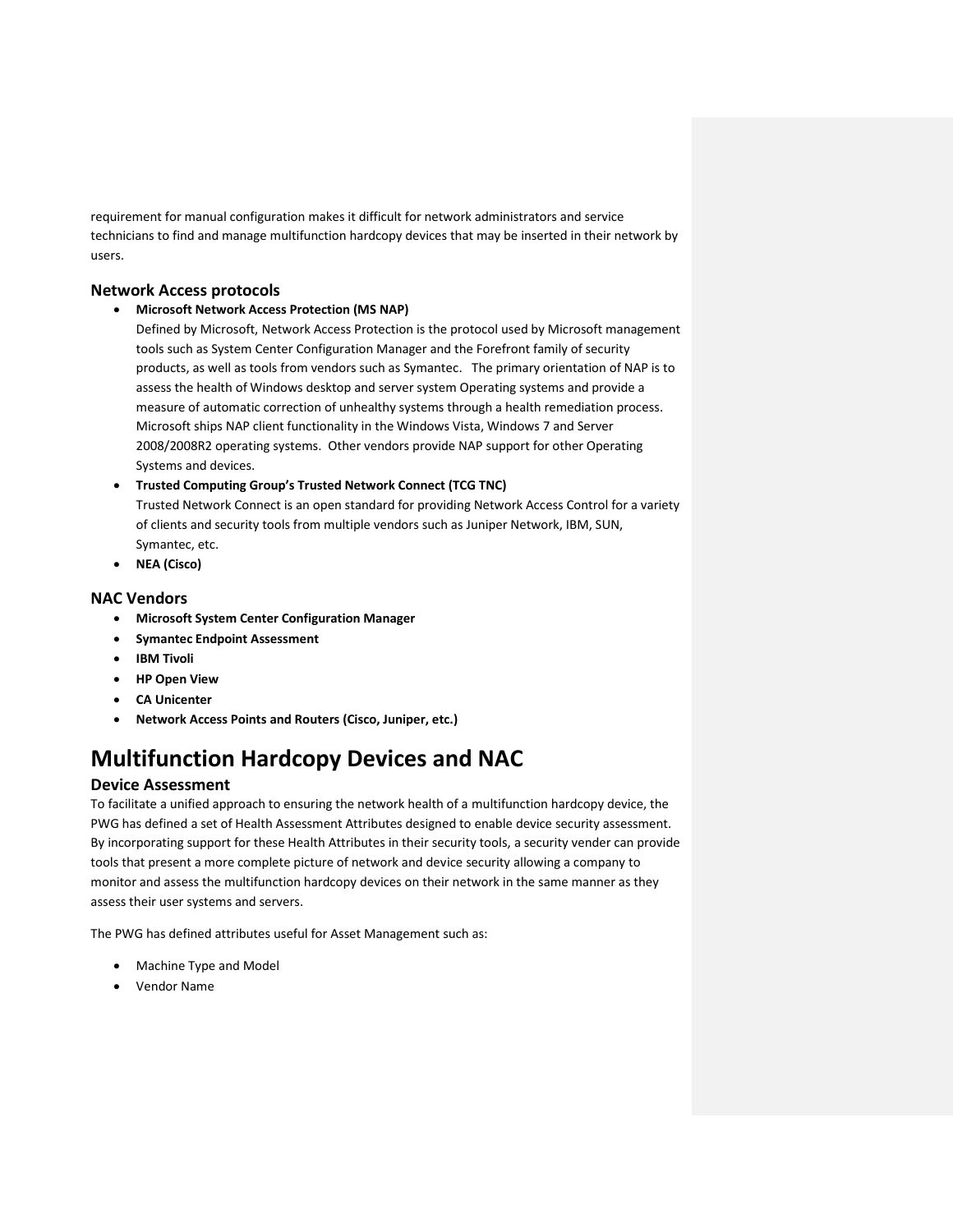Areas that the PWG has identified as security and health factors include:

- Device Firmware version and patch level
- Device Firewall settings
- Device Admin password settings
- System Applications enabled on the device
- User Applications enabled on the device
- Configuration settings (configuration change)

#### **Device Remediation**

Once a device has been quarantined, it must be attended to in order to make it healthy and accessible for use. To facilitate this, the PWG is defining specifications for providing automatic correction of multifunction hardcopy device health issues, regardless of device vendor.

Some of the areas where automatic remediation of multifunction hardcopy devices is being defined include:

- Device Firewall settings
- Device port forwarding
- System Applications enabled on the device
- User Applications enabled on the device
- Fax control
- Firmware version (limited updating capability)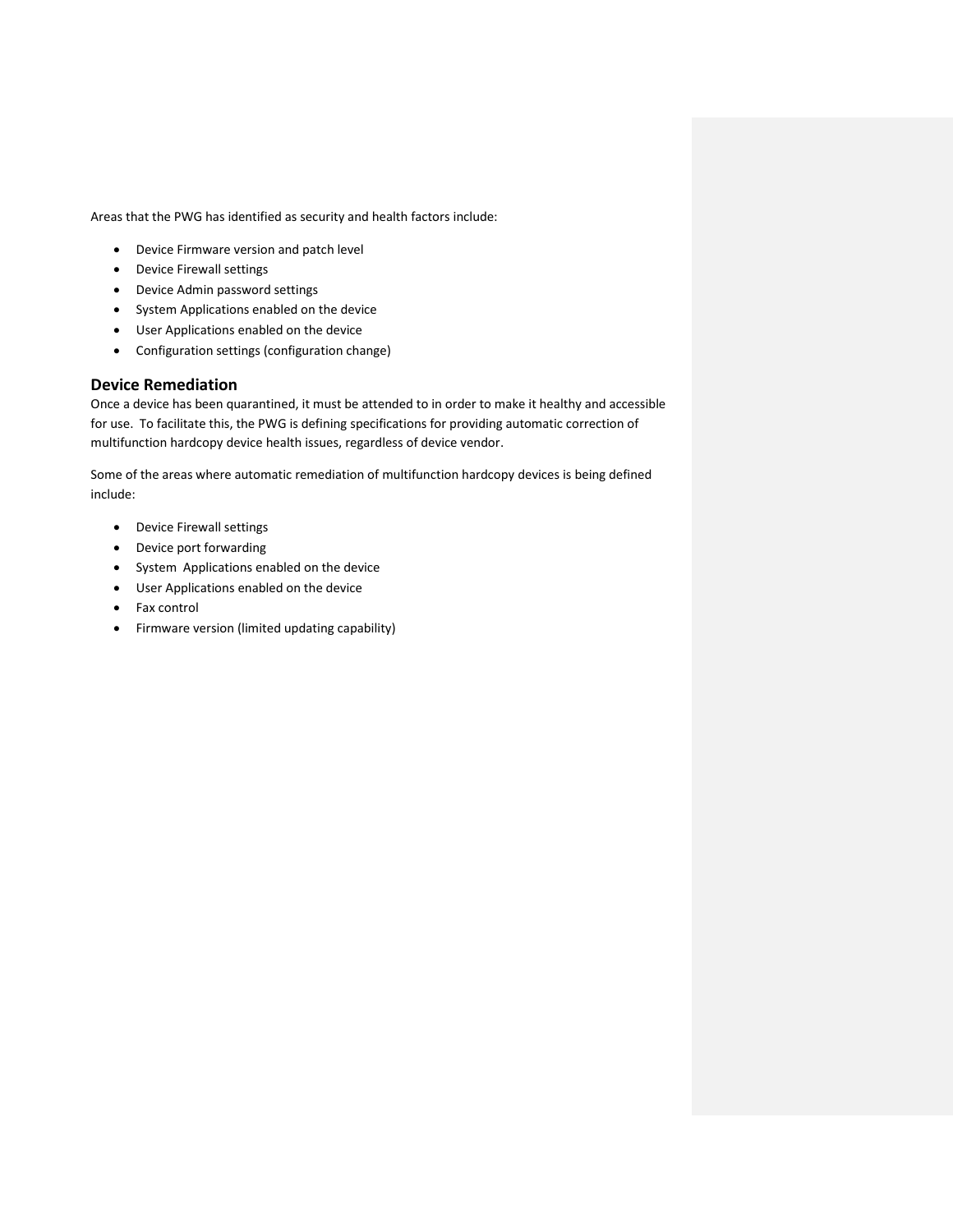# **Reference Links:**

### *Digital Photocopiers Loaded With Secrets*

<http://www.cbsnews.com/stories/2010/04/19/eveningnews/main6412439.shtml>

<http://www.youtube.com/watch?v=6pIFUOav2xE>

#### **Digital photocopiers security**

<http://www.wral.com/news/local/story/7617322/>

<http://itknowledgeexchange.techtarget.com/security-corner/security-risk-of-digital-copiers/>

<http://www.tgdaily.com/security-features/49823-ftc-to-investigate-photocopier-security-risks>

<http://security.arizona.edu/copiers>

### **Digital multifunction device security**

<http://portal.acm.org/citation.cfm?id=1456625.1456640>

<http://www.digitaloutput.net/content/contentct.asp?p=76>

### **IEEE P2600 Home Page**

<http://grouper.ieee.org/groups/2600/>